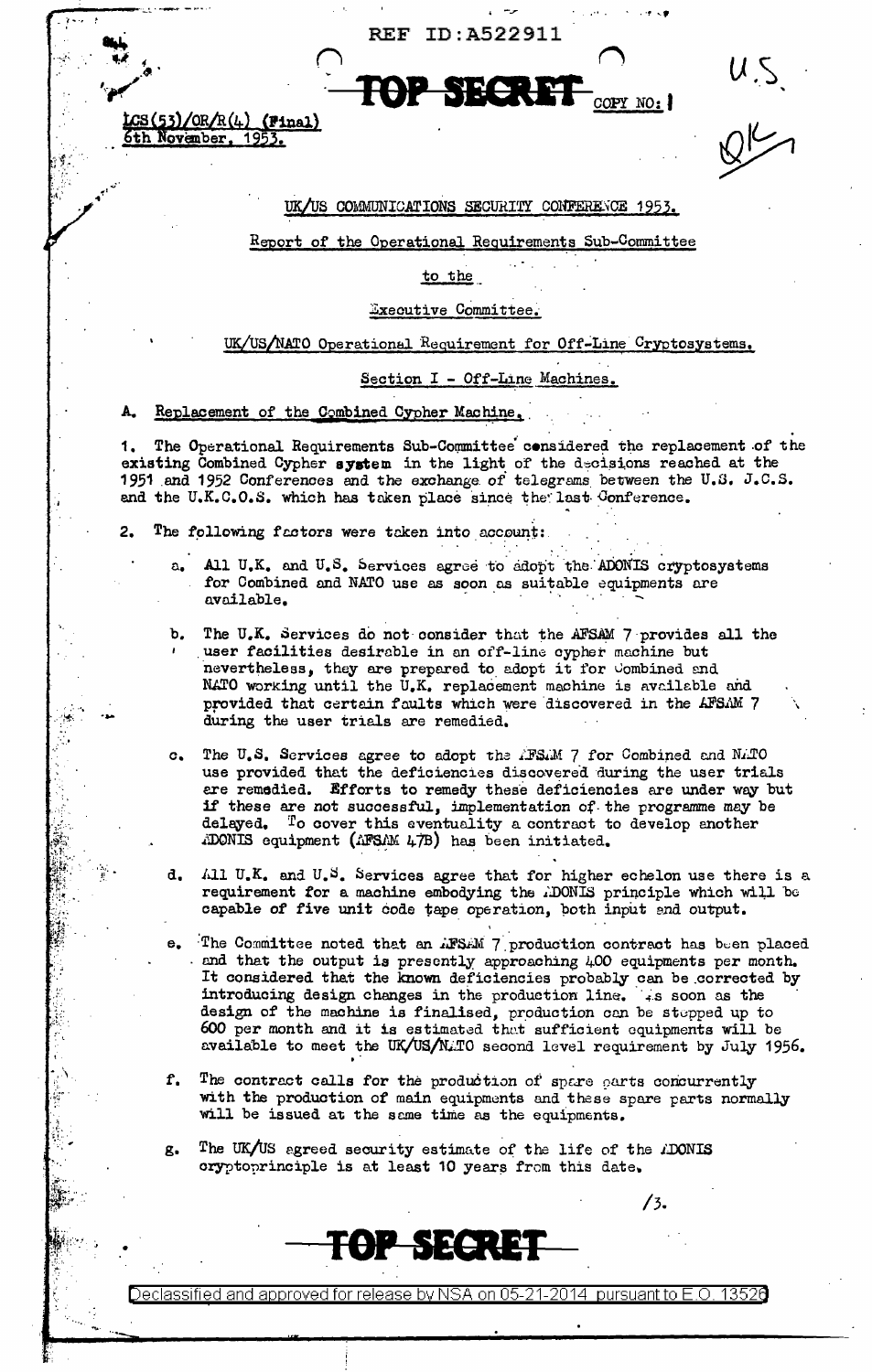|               |                        | ID:A522911<br><b>REF</b>                                                                                                                                                                                                                                                                                                                                                          |
|---------------|------------------------|-----------------------------------------------------------------------------------------------------------------------------------------------------------------------------------------------------------------------------------------------------------------------------------------------------------------------------------------------------------------------------------|
|               |                        |                                                                                                                                                                                                                                                                                                                                                                                   |
|               |                        |                                                                                                                                                                                                                                                                                                                                                                                   |
|               |                        |                                                                                                                                                                                                                                                                                                                                                                                   |
|               |                        |                                                                                                                                                                                                                                                                                                                                                                                   |
|               |                        | $2 -$                                                                                                                                                                                                                                                                                                                                                                             |
| 3.            |                        | The Operational Requirements Sub-Committee recommend that:                                                                                                                                                                                                                                                                                                                        |
|               | a.                     | ADONIS be adopted as the new cryptoprinciple for combined and NATO<br>cff-line use.                                                                                                                                                                                                                                                                                               |
|               | b.                     | 1st July, 1956, be agreed as the implementation target date for<br>replacing the present CCM with an ADONIS equipment regardless of<br>the equipment which embodies the principle.                                                                                                                                                                                                |
|               |                        | c. Provided the corrective action being taken is successful, the<br>U.K. accept the AFSAM 7 with U.S.-provided rotors for usage<br>during the period interim to the development and production of a<br>national U.K. equipment capable of ADONIS operation.                                                                                                                       |
|               | d.                     | Consideration be given to providing an equipment embodying the<br>ADONIS cryptoprinciple and having facilities for five-unit tape<br>operation, both input and output.                                                                                                                                                                                                            |
|               | е.                     | The above agreement supersede the 1950 BRUSA agreement to<br>adopt the BRUTUS cryptoprinciple as the CCM replacement.                                                                                                                                                                                                                                                             |
| $B_{\bullet}$ |                        | Third Level Requirement for a Power Operated Machine.                                                                                                                                                                                                                                                                                                                             |
| 4.            |                        | The Sub-Committee reviewed the requirements for a power operated of f-line<br>oypher machine for Third Level Combined and NATO use. It was agreed that:                                                                                                                                                                                                                           |
|               |                        | There is a major requirement for a machine for Combined and<br>NATO Naval Third Level use.                                                                                                                                                                                                                                                                                        |
|               | ъ.                     | There is a small requirement for a machine for Combined and<br>NATO Air Third Level use.                                                                                                                                                                                                                                                                                          |
|               | $\mathbf{c}_{\bullet}$ | There is no requirement, at present, for a machine for Combined<br>NATO Army Third Level use.                                                                                                                                                                                                                                                                                     |
| 5.            |                        | The Sub-Committee recommend:                                                                                                                                                                                                                                                                                                                                                      |
|               | $\mathbf{a}_{\bullet}$ | That ultimately, the power operated equipment adopted for second<br>level Combined and NATO use be adopted for third level Combined and<br>NATO use.                                                                                                                                                                                                                              |
|               |                        | b. That until such an equipment is available the current interim<br>arrangements should continue in force.                                                                                                                                                                                                                                                                        |
|               |                        | C. Third Level Requirement for a Machine<br>Requiring No External Power Supply.                                                                                                                                                                                                                                                                                                   |
|               |                        | $6.$ The Sub-Committee reviewed the requirement for a machine requiring no<br>external power supply for Combined and NATO use at the Third Level. The U.S.<br>Services restated their view that a machine requiring the use of dry batteries,<br>such as FORTEX, is unsuitable for such a purpose; the U.K. Services stated that<br>they would be prepared to use such a machine. |
| 7.            |                        | It was agreed that:-                                                                                                                                                                                                                                                                                                                                                              |
|               |                        | There is a requirement for a small machine requiring no<br>ಒ<br>external power supply for use at the Third Level when<br>international forces are employed in the Assault Phase of<br>an operation.<br>/b <sub>0</sub>                                                                                                                                                            |
|               |                        |                                                                                                                                                                                                                                                                                                                                                                                   |

Æ,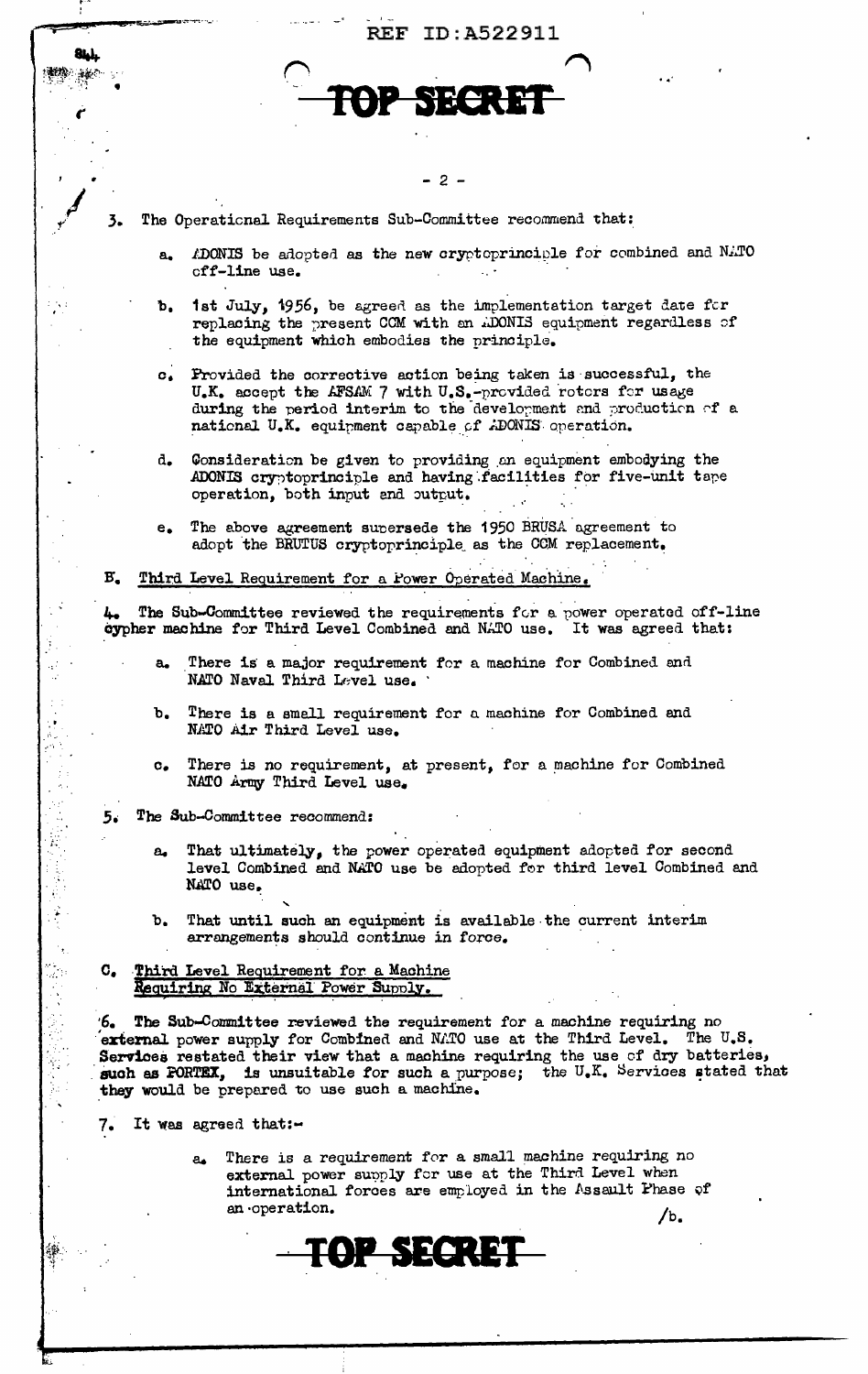**REF ID:A522911** 

NN <del>+</del> 14

- 3 -

 $\mathbf{b}$ . There is no equipment presently available which will meet this requirement but the D.17 appears to provide a possible ultimate answer to this problem.

- 8. The Sub-Committee recommend:
	- That selection of an equirment requiring no external  $6.$ power for Combined and N.TO use at the Third Level be deferred.
	- $b_{\bullet}$ That, in the interim period, since they are likely to be the major parties in any international assault group, the U.K. and U.S. should accept responsibility for providing to such NATO elements as may be co-operating with them such cryptographic equipment as may be available at the time.

Section II - Third Level Hand Systems.

#### M.TEX. А.

The Operational Requirements Sub-Committee re-affirmed the decision of the 9. 1952 Conference that NATEX is required:-

- At the Second Level as a back up to CCM owing to the shortage مە of machines.
- As an interim low echelon cryptosystem. b.

10. The Sub-Committee agreed that although theoretically, and in conformity with the above policy, there should be a NATEX key for COSMIC traffic as a back-up for the CCM COSMIC key list (AMSP 294), the preparation of such was not justifiable since all posts requiring to handle COSMIC traffic were equipped with CCM most of them having more than one machine.

### <u>Keys Required.</u>

11. The Sub-Committee agreed that the following MATEX keys are required for NATO **use:-**

- Peace Time
	- (1) Three Services World Wide (ACPs 270/2)
	- (2) Small Ships World Wide.  $(MSSPs 273/5)$ <sup>x</sup>
	- (3) Classroom Training  $(MSSPs 288/290)$
- b. **War Time** 
	- (1) Naval General Area  $1$  (AMSPs 279/281)
	- $(2)$  Naval General Area 2 (AMSPs 282/284)
	- $(3)$  Small Ships Area 1 (AMSPs 273/5)<sup>x</sup>
	- (4) Small Ships *irea* 2 (*iMSPs* 276/8)<sup>\*\*</sup>

Note: There will be no Small Ships World Wide key in war.

**TOP SECRET** 

Definition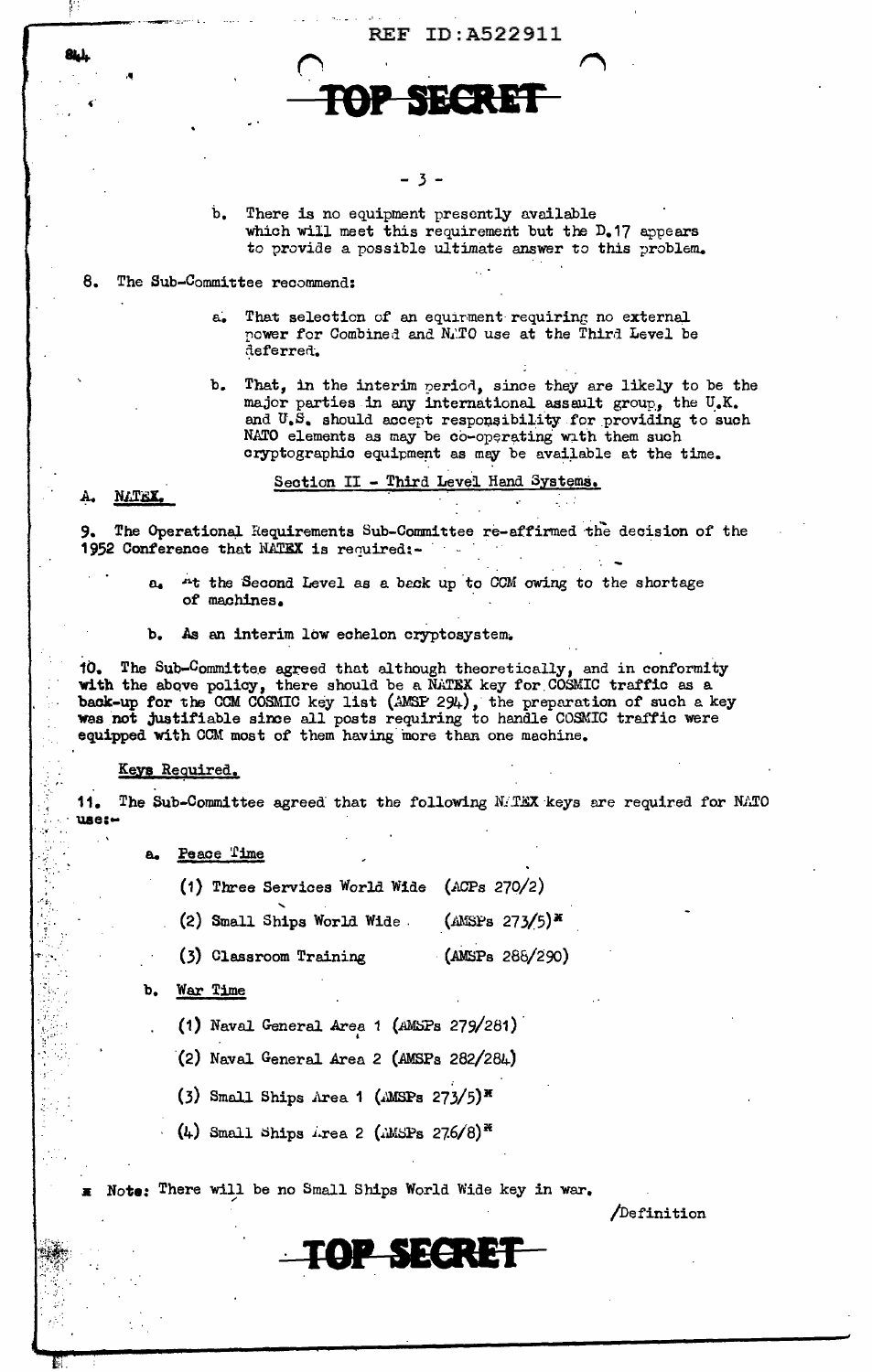# Definition of Areas.

The Sub-Committee agreed: 12.

> that it was desirable that areas should be provisionally agreed to enable correct quantities to be estimated and to facilitate stockpiling of war reserves at overseas distributing authorities and that cryptographic areas should conform to Operational areas.

# Use of NATEX with Basic Book.

13. The Sub-Committee took note of the Security Committee's statement that, if used with a basic book, the security of NATEX would be considerably improved. There would be the following advantages -

- longer messages could be sent without change of indicator a.
- ъ. higher traffic loads could be permitted
- d. variable spacing need not be used
- d. the basic book might be expected to condense the length of the encrypted text.

14. The Sub-Committee accordingly agreed that the  $U_{\bullet}K_{\bullet}$  should carry out trials using a basic book with NATEX to determine its practicability, bearing in mind particularly the possibility of an increased number of garbles and greater difficulty in solving them.

### Simplified Indicator Procedure for Third Level Use.

15. The Sub-Committee took note that, at the request of Belgium, the U.S. had prepared a simplified NATEX indicator procedure for intra-national low echelon use.

The Sub-Committee agreed that the U.K. should study the new procedure from an 16. I operational standpoint and report on its possible use for Combined and NATO third level communications.

#### B. Transport Aircraft Code.

The bub-Committee took note that in accordance with the agreement reached at 17. the 1952 Conference that there is a Combined UK/US and NATO requirement for a Transport Aircraft Code, the problem had been considered by the CAN/UK/US J.C. B.Cs and a draft code prepared. Since this draft code was not yet available for study in the Air Ministry no further progress on this item was possible at this time.

#### $\mathbf{C}_{\bullet}$ Aircraft Movement Code.

18. The Sub-Committee took note that the requirement for an Aircraft Movement Code had recently been referred by the CAN/UK/US J.C. E.Cs. to the Air Stendardization Co-ordinating Committee for compilation of the information required to be included in aircraft movement pro-formas.

The Sub-Cormittee agreed -19.

> $a_n$  that when the aircraft movement pro-fermas were available it would be necessary to consider a code of combat type for encoding them for use when the aircraft mevement messages could not be morypted on standard on-line or off-line cryptosystems available on the communication circuits concerned.

> > **P SECRET**

 $/b.$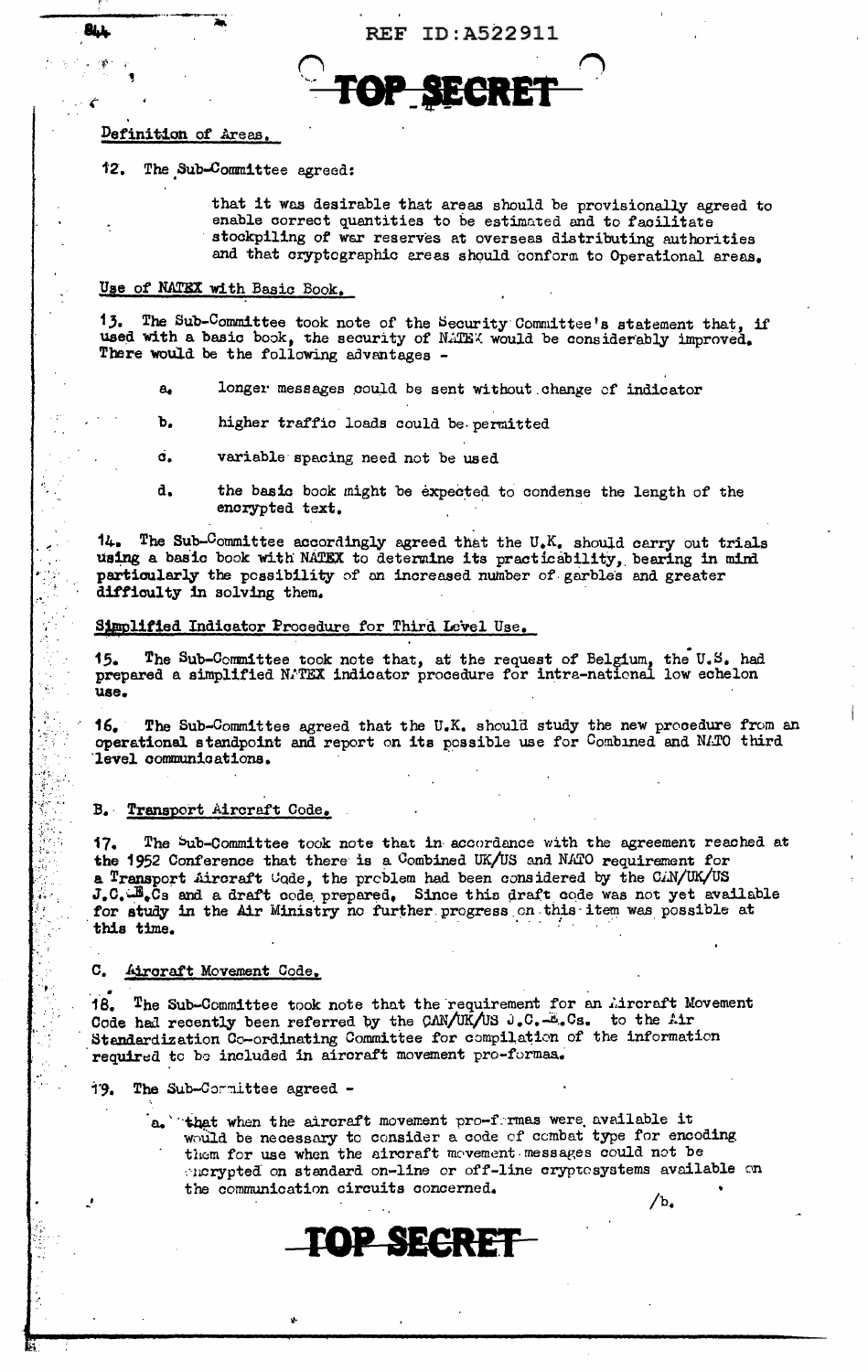b. that, in order that preparation of the necessary crypto systems may begin, the urgent need for the provision of arroraft movement pro-formas should be represented to the A.S.C.C. through the J.C. B.Cs.

### D. Maritime and Maritime Aircraft Code.

20. The Sub-Committee took note that the main requirement for a Maritime and Maritime Aircraft Code for tactical inter-communication between ships and aircraft had been met and the necessary publications were in course of production.

**REF ID:A522911** 

- $21.$ The Sub-Committee however agreed
	- that there was a requirement for Maritime and Maritime Aircraft а. Code to be used in routine exercises in peace time since this traffic might reveal information on A/S warfare techniques to a potential enemy;
	- that G.C.H.Q. should complete their examination of routine exercise  $\mathbf{b}_{\bullet}$ traffic already sent in by the Admiralty and Air Ministry;
	- that as a result of this examination G.C.H.Q. should recommend a  $\mathbf{C}_{\bullet}$ suitable rate of change for an edition used world wide for routine exercises in peace time;  $\sim 100$
	- that in the interim period before this edition was available, d. increased security for this traffic could in many cases be provided by a more rapid change of the  $U_{\bullet}K_{\bullet}$  Maritime Aircraft Reporting Code, and that action should be taken to effect this;
	- that the practicability of using ACP 178 recoded instead of  $\mathbf{e}$ . Maritime and Maritime Aircraft Code should be examined by  $U_xX_y$ and U.S.

22. The Sub-Committee confirmed that there was an operational requirement for Maritime and Maritime Aircraft  $C$ ode to be carried by Carrier-borne aircraft in air strikes over enemy territory, and that there was therefore a big risk of physical compromise.

- The Sub-Committee therefore a reed -23.
	- that Maritime and Maritime Aircraft Gode was unsuitable for passing  $a_{\bullet}$ to and from maritime aircraft information of long term intelligence value;
	- that there was a requirement for a rapid and secure system suitable  $\mathbf{b}$ for this purpose;
	- that the suitability of AFSAM 7 for this purpose should be  $C_{\bullet}$ investigated by the U.K. and U.S.
- e. Bomber Code.

The Sub-Committee took note that the main requirement for Strategic and  $24.$ Theatre Bomber Codes had been met and that the necessary publications were in course of production.

The Sub-Committee however agreed - $25.$ 

> that there was a requirement for Bomber Code to be used in routine  $a_{-}$ exercises in peace time since this traffic might reveal information of value to a potential enemy;  $/b$ .

> > SIXON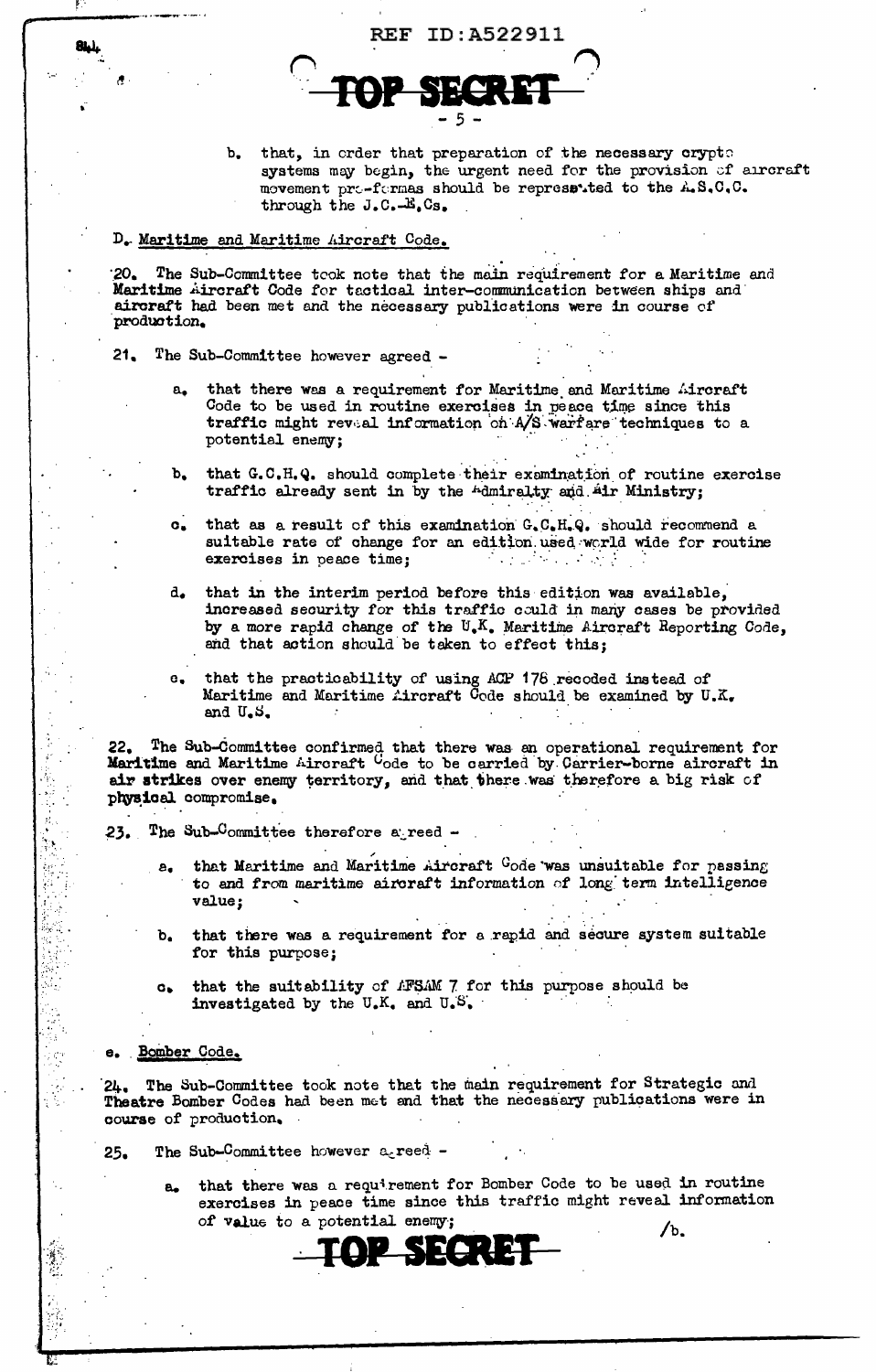



that the  $U_xK_y$  and  $U_xS_y$  should examine the requirement in  $\mathbf{b}_{\bullet}$ detail to determine the number of editions required and the rate of change of editions necessary if adequate security was to be provided.

#### F. Naval Tactical Codes.

26. The Sub-Committee reviewed the requirement for naval tactical codes. Representatives of the Royal Navy and U.S. Navy propounded the respective merits of a book system, such as Fleet Code, and of a high grade machine cryptosystem.

- 27. The Sub-Committee took note
	- that ciphony would be the ultimate answer to a large part of the problem:
	- that for CW -Ъ.
		- (1) the Royal Navy considered that the requirement could best be met by a book system such as Fleet Code possibly revised and made a good deal smaller;
		- (2) the U.S. Navy considered that the requirement could best be met by a high grade machine cryptosystem and that security considerations demanded such a system.

Р

- 28. The Sub-Committee agreed
	- that the Royal Navy should re-examine the use of a high grade machine cypher with a view to its eventually meeting the CW requirement;
	- that both the Royal Navy and U.S. Navy should consider the requirement for a tactical code, small enough to enable the code to  $\mathbf{b}$ be changed daily, for UK/US and NATO use in the interim period until a suitable machine cryptosystem and ciphony are available.

## Section III - Submarine Communications.

### Normal Duty.

- The Sub-Committee agreed 29.
	- that for normal duty submarines should carry the machine cryptoa. system in general use for second level communications;
	- $\mathbf{b}$ that so long as LUCIFER remains in use separate rotors and key lists should be provided for use by submarines;
	- that when ADONIS replaces LUCIFER it will no longer be necessary  $\alpha$ for submarines to carry special rotors, but special key lists will still be required.

#### В. Hasardous Duty.

- The Sub-Committee agreed -30.
	- that for hazardous duty, submarines should carry the machine  $a_{\bullet}$ cryptosystem in general use for second level communications using normal duty rotors as in paragraph 29 above;
	- that special hazardous duty submarine key lists should be provided;  $\mathbf{b}$ .
	- that submarines should destroy normal duty key lists before  $\mathbf{c}_{\bullet}$ entering haza  $\sqrt{c}$ .

**BLL**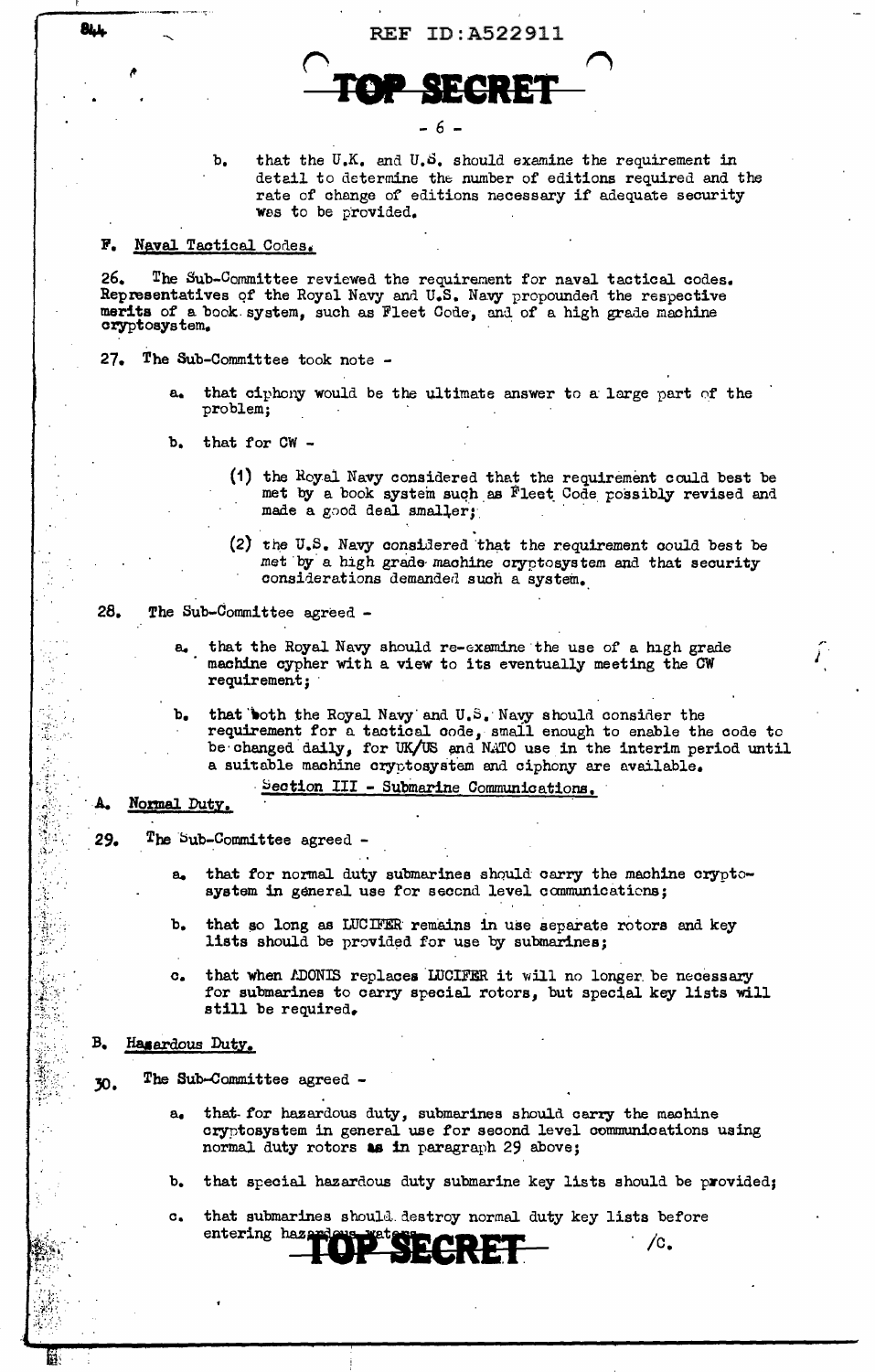**REF ID: A522911** 

#### c. Back-up System.

**BLL** 

ű.

- The Sub-Committee agreed - $31.$ 
	- that there was a requirement for a secure hand back-up system;  $a_{\bullet}$

7

- that trials should be carried out using a specially prepared basic b. book with garble-free letter groups recyphered by letter one-time pad;
- that the basic book should be prepared by N.S.A. in conjunction  $_{-}$   $\mathbf{c}_{\bullet}$ with the U.S. Navy;
	- that since the basic book will be used only with one-time pads it d. can be compiled as a one part bock (i.e. having combined code and decode);
	- that copies of the basic book should be supplied to the  $U_{\bullet}K_{\bullet}$  to e. enable trials of the system to be carried out concurrently in the Royal Navy and U.S. Navy.

#### D. Change from LUCIFER to .DONIS.

32. The Sub-Committee took note that, since submarines can carry only one muchine, it would be necessary to bear this fact in mind when the time came to change from IUCIFER to ADONIS for submarine communications.

### Section IV - Weather Security

33. The Sub-Committee wished to record that in the past weather communications security requirements have too frequently been considered as different from and handled differently from operational communications security requirements. This separation was illogical and often led to weather requirements being overlooked<br>in the compilation of general crypto-requirements. Because of the long time required to finance and manufacture crypto equipment, failure to include all requirements at the proper time could mean failure to provide essential security.

The Sub-Committee therefore recommended that in the future weather 34. communications security requirements should be incorporated as part of the complete operational communications security requirement for crypto equipment.

# Section V. - Merchant Ship Communications

### Merchant Ships Cryptosystem,

 $35<sub>2</sub>$ The Sub-Committee agreed -

- that, since no machine system and no better hand system than MERSEX was available for general and convoy merchant ship communications, MERSEX should continue to be used for these purposes:
- that, as a general guide, the merchant ships cryptosystem (MERSEX)  $\mathbf{b}_{\bullet}$ should be held by merchant ships of 500 tons gross or over fitted with  $W/T$ .

 $/36.$ 

TOP SECRET